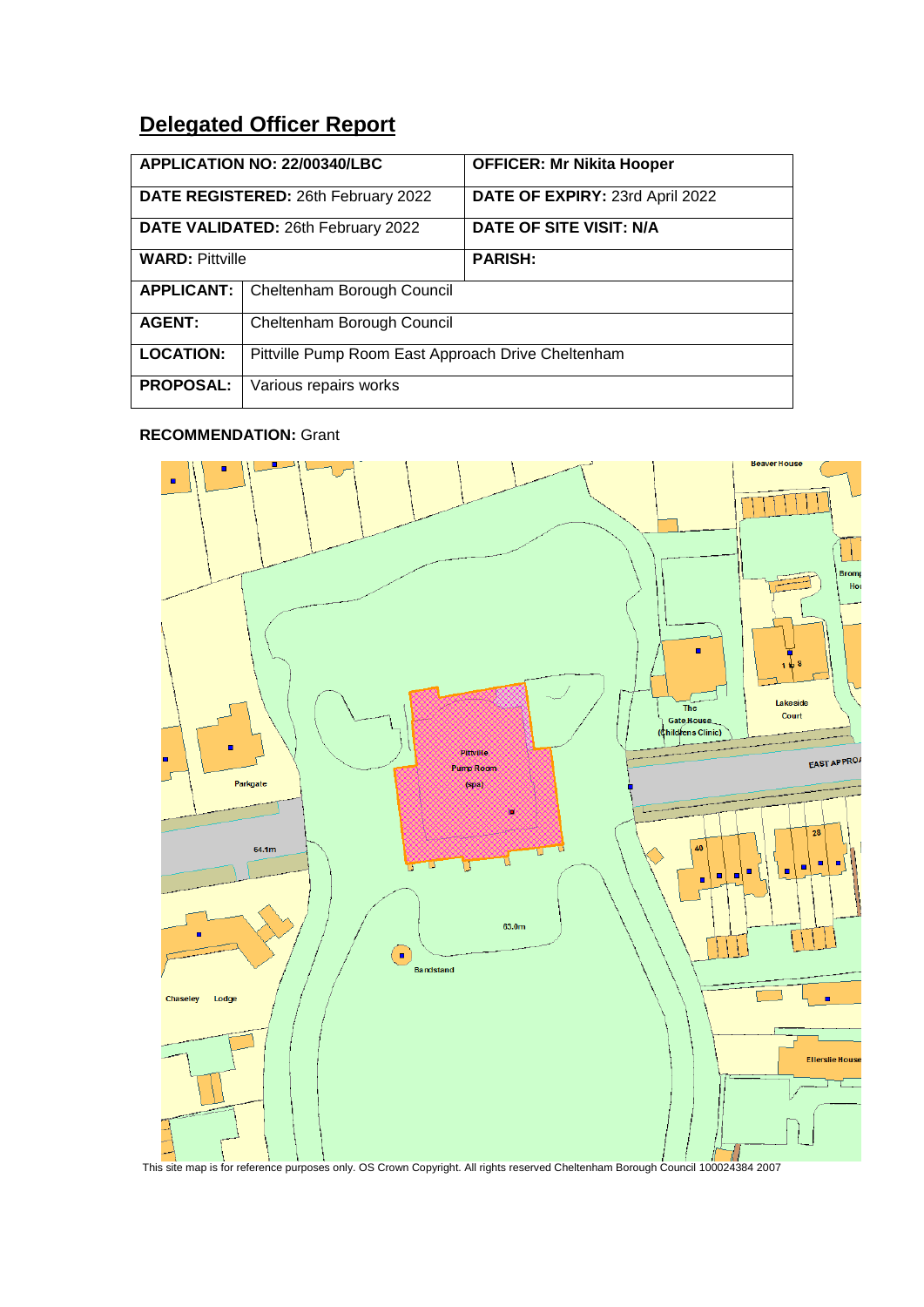# **1. DESCRIPTION OF SITE AND PROPOSAL**

- **1.1** Pittville Pump Room (The Pump Room) is situated in an elevated position, in the northern section of Pittville Park.
- **1.2** "Various repairs works". The proposal relates the installation of a steel plate arrangement in order to secure a rotten double beam and the making good of the underside of the roof over the colonnade.
- **1.3** The application was subject to revision on 4 April 2022.

## **2. CONSTRAINTS AND RELEVANT PLANNING HISTORY**

### **Constraints:**

Conservation Area Listed Buildings Grade 1 Principal Urban Area

### **Relevant Planning History:**

**03/00867/LBC 1st October 2003 GRANT** Installation of lightning conductor system to BS 6515:1999

### **03/01162/LBC 21st October 2003 WDN**

Refurbishment to box office in foyer. Internal work<br>03/01163/LBC 21st October 2003 WDN

03/01163/LBC 21st October 2003

Installation of modern catering kitchen, re-plastering throughout (no alteration to vent or water routing/waste)

### **04/00117/LBC 6th April 2004 GRANT**

Installation of modern catering kitchen, repairs to plaster. New extract vent at roof level no alteration to water routing/waste

### **04/00118/LBC 6th April 2004 GRANT**

Refurbishment to box office in foyer (all internal work)

### **85/00064/LS 27th June 1985 PER**

Pittville Pump Room Car Park Cheltenham Gloucestershire - Erection Of 6 Light Standards

### **87/00218/LS 26th March 1987 PER**

Pittville Pump Room Cheltenham Gloucestershire - Alteration To Widen Existing Pair Of Doors Serving Chair Store

### **87/01249/AN 17th December 1987 REF**

Pittville Pump Rooms Cheltenham Gloucestershire - Display Of Non Illuminated Advertisement

### **96/01060/LA 20th February 1997 WDN**

Attachment Of Brackets Supporting Cameras To First Floor Window Ledge At Rear Of Building To Increase Security Of Public Car Parking Area

### **98/01136/LA 11th February 1999 WDN**

Repainting Of Interior Of The Oval Room

### **04/00719/LBC 3rd August 2004 GRANT**

Installation of a new lift and associated internal alterations

### **04/00926/LBC 1st July 2004 PGOSW**

Replacement of failed render with stone above lead flashing detail on south elevation at first floor level

**05/00938/FUL 21st July 2005 WDN**

New gates and railings at East Approach and West Approach entrances to Pittville Pump Rooms and Park

**05/00939/LBC 18th July 2005 WDN**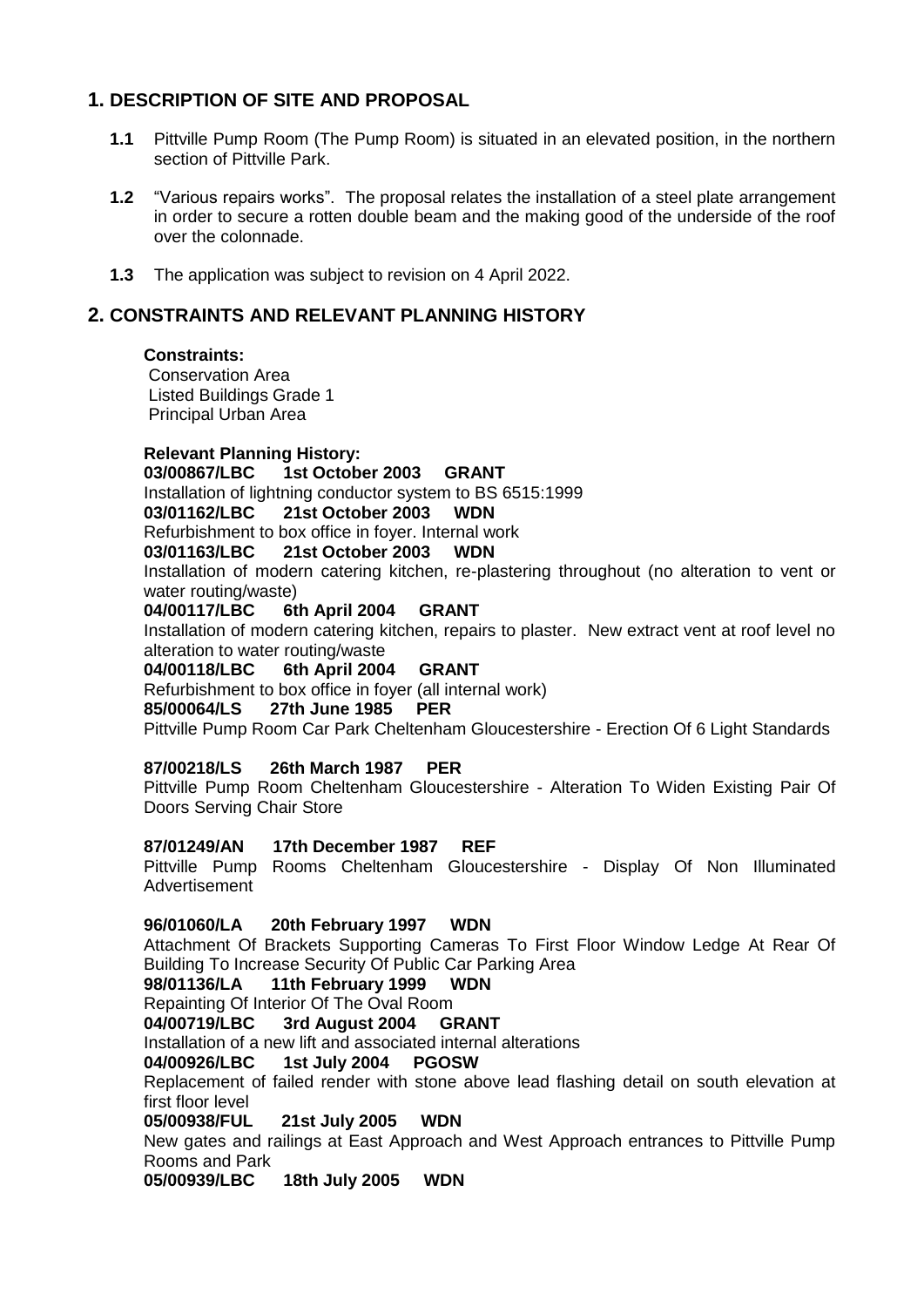New gates and railings at East Approach and West Approach entrances to Pittville Pump Rooms and Park .

**05/01664/FUL 27th June 2006 WDN**

New gates and railings at East Approach and West Approach entrances to Pittville Pump Room and Park

**05/01665/LBC 27th June 2006 WDN**

New gates and railings at East Approach and West Approach entrances to Pittville Pump Rooms and Park.

#### **06/00700/LBC 22nd June 2006 WDN**

Automation of principal entrance doors to improve disabled access including installation of external barriers

### **07/00361/FUL 25th May 2007 PER**

New gates and railings at East Approach entrance and West Approach entrance to Pittville Pump Rooms and park

#### **07/00362/LBC 25th May 2007 GRANT**

New gates and railings at East Approach entrance and West approach entrance to Pittville Pump Rooms and park

### **07/01529/LBC 22nd January 2008 GRANT**

Removal of maple boarding on battens laid over original pine boarding and replacement with oak boarding on plywood underlayment over pine boarding, with reinstatement of existing heating system to Main Hall and Spa Room and addition of solar panel assembly mounted on external parapetted flat roof over Oval Room<br>08/01485/LBC 12th January 2009 GRANT

### 12th January 2009 GRANT

Internal redecoration of the first floor rooms, the ground floor entrance foyer and the second staircase together with minor building works, and reinstatement of fittings relevant to the rooms being decorated

### **10/00064/LBC 13th April 2010 GRANT**

Relocation of partition wall within rear chair store and modifications to chair store entrance **83/01243/LA 26th January 1984 GRANT**

Internal alterations to partition off female WC and provision of separate uni-sex disabled **WC** 

### **82/01181/LA 29th April 1982 GRANT**

Alterations comprising 2 decorative gates to East and West balconies, a partition to the head of the West stair and a partition beneath secondary staircase at first floor level

# **16/01291/LBC 23rd September 2016 GRANT**

Replace internal door at Pittville Pump Room

**16/01590/CLBW 22nd September 2016 CERTPU**

Replacement doors to gas meter cupboard

**17/00183/CLBW 20th February 2017 CERTPU**

Upgrade existing doors to fire doors

### **18/02136/LBC 21st December 2018 GRANT**

Replacement of third decayed timber to dome at top of building with new.

### **19/00485/LBC 4th June 2019 GRANT**

To remove abestos cement promenade tiles from the flat roof to the rear of the Pittville Pump Rooms 1960 extension, repair existing ashphelt covering and overlay with liquard applied waterproof membrane colour to match existing, renew 10 nr circular skylights using white GPP to match existing profiles, with triple skin polycaronate skin to adjacent existing leads and copper flashings to suit

### **20/01702/LBC 21st December 2020 GRANT**

Investigate survey to open up three sections of the balcony

### **20/01899/LBC 29th April 2021 DISPOS**

Installation of 8no. speakers located under the colonnade to supply music and announcements to the colonnade area of the Pump Rooms.

### **21/00579/LBC 21st May 2021 GRANT**

To replace six cracked and unsafe slabs like for like

**21/01391/DISCON 23rd June 2021 DISCHA**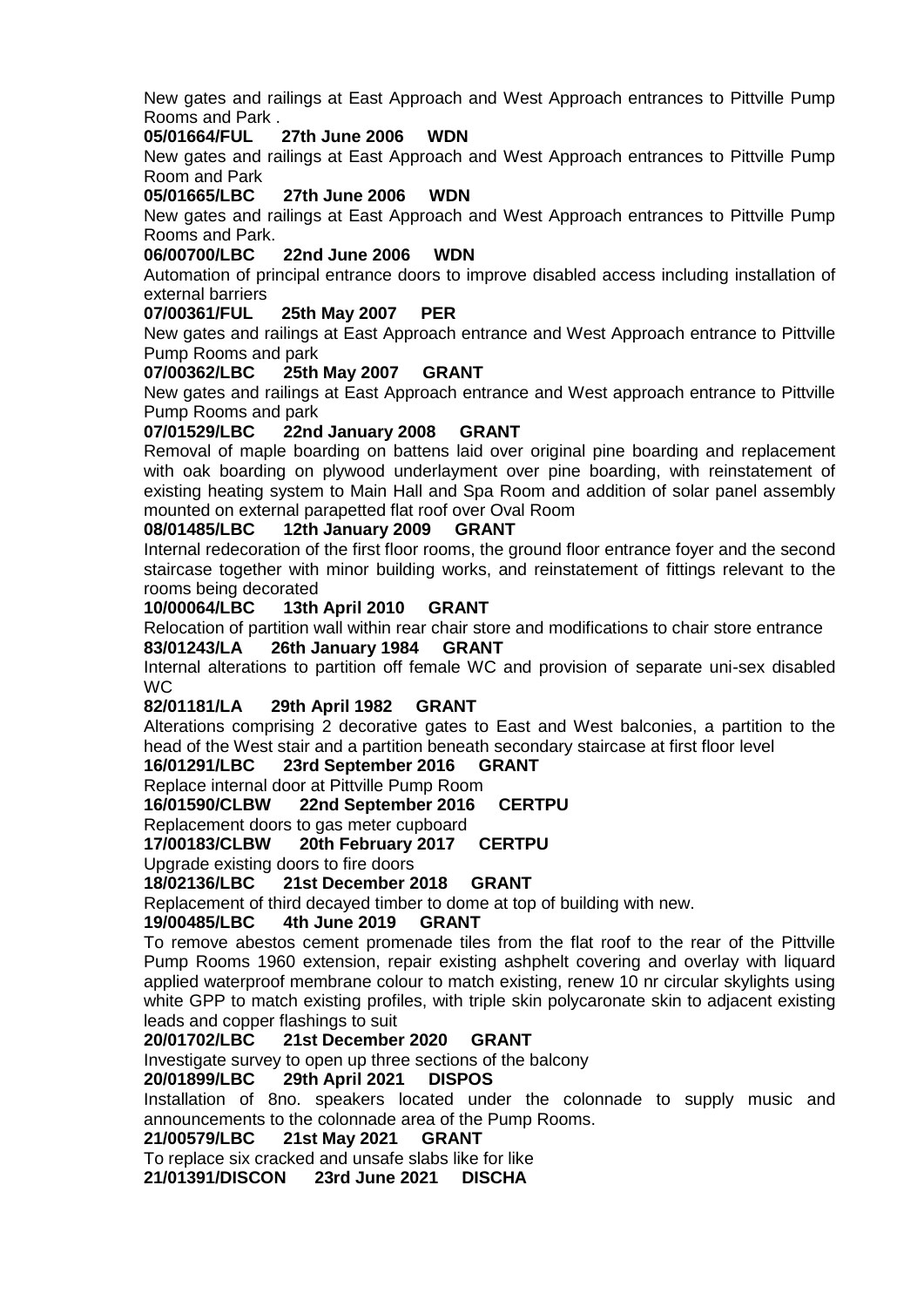Discharge of conditions 3 (Details of materials) of planning permission 21/00579/LBC to replace 6 cracked slabs

### **21/01687/LBC 17th September 2021 GRANT**

Installation of new gates and railings at East and West Approach Drives and associated alterations, and restoration of c19th steps to the front of the Pump Rooms

### **21/01687/FUL 17th September 2021 PER**

Installation of new gates and railings at East and West Approach Drives and associated alterations, and restoration of c19th steps to the front of the Pump Rooms

### **21/01874/LBC 1st November 2021 GRANT**

Removal of defective insulation and roof covering on the balcony, timber repairs, repointing of stone steps, addition of rodding point

### **21/02449/DISCON 8th November 2021 DISCHA**

Discharge of conditions 3 (Repair and maintenance works) and 4 (Roofing material) of listed building consent ref. 21/01874/LBC

### **21/02560/FUL 23rd February 2022 WDN**

Installation of 2 no. temporary buildings and associated services for a period of 3 years on existing hardstanding adjacent to the Pittville Pump Room, to comprise a storage unit and public WC unit to be associated with the existing outdoor cafe and associated events.

### **21/02560/LBC 22nd November 2021 NOTREQ**

Installation of 2 no. temporary buildings and associated services for a period of 3 years on existing hardstanding adjacent to the Pittville Pump Room, to comprise a storage unit and public WC unit to be associated with the existing outdoor cafe and associated events.

### **21/02618/FUL 3rd December 2021 WDN**

Proposal to retain the current temporary Orangery structure on a permanent basis

### **21/02618/LBC 25th November 2021 NOTREQ**

The proposal seeks to retain the current temporary structure and confirms the layout and arrangement within the application for further detail (retrospective)

# **3. POLICIES AND GUIDANCE**

### **National Planning Policy Framework**

Section 16 Conserving and enhancing the historic environment

### **Saved Local Plan Policies**

### **Adopted Cheltenham Plan Policies**

### **Adopted Joint Core Strategy Policies**

SD8 Historic Environment

### **Supplementary Planning Guidance/Documents**

### **Other**

# **4. CONSULTATIONS**

### **Historic England**

*28th February 2022* - Thank you for your letter of 25 February 2022 regarding the above application for listed building consent. On the basis of the information available to date, we do not wish to offer any comments.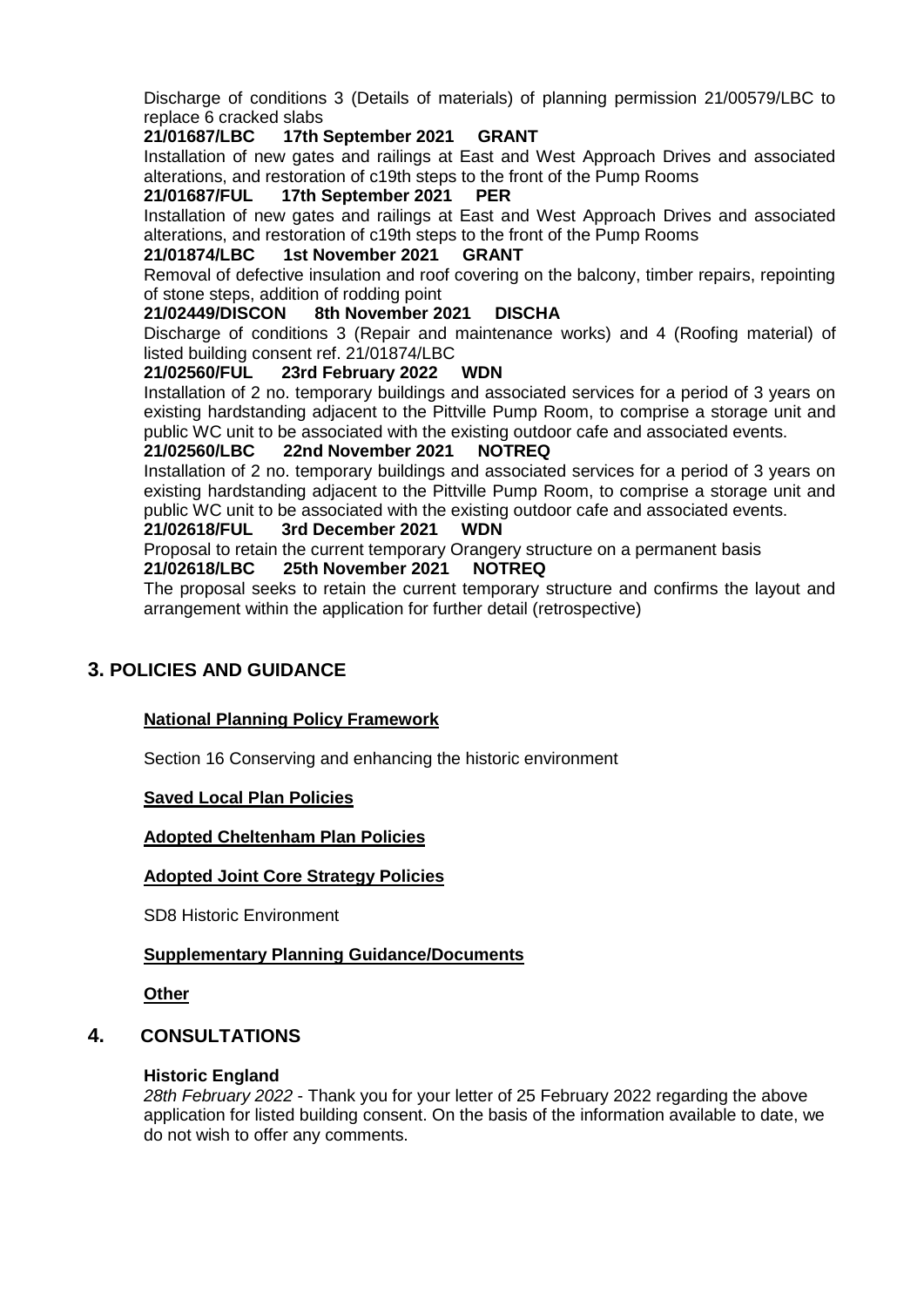It is not necessary for us to be consulted on this application again, unless there are material changes to the proposals. However, if you would like detailed advice from us, please contact us to explain your request.

### **Building Control**

*1st March 2022* - The application may require Building Regulations approval. Please contact Cheltenham and Tewkesbury Building Control on 01242 264321 for further information.

### **Gloucestershire Centre For Environmental Records**

*18th March 2022* - Biodiversity report available to view in documents tab.

# **5. PUBLICITY AND REPRESENTATIONS**

**5.1** A site notice was displayed and the application listed in the Gloucestershire Echo.

### **6. OFFICER COMMENTS**

- **6.1** The application is before committee as the subject building is owned by Cheltenham Borough Council (CBC).
- **6.2** The application has been made by the Property and Asset Management Department of CBC.
- **6.3** The consideration of the scheme is undertaken as a desk based assessment.
- **6.4** Section 16 (2) of the Planning (Listed Buildings and Conservation Areas) Act 1990 requires the local planning authority when considering whether to grant listed building consent to "have special regard to the desirability of preserving the building…or any features of special architectural or historic interest which it possesses."
- **6.5** Paragraph 189 of the National Planning Policy Framework (MHCLG: 2021) (NPPF) states that "Heritage assets…are an irreplaceable resource, and should be conserved in a manner appropriate to their significance".
- **6.6** Paragraph 197 of the NPPF states that "In determining applications, local planning authorities should take account of…the desirability of sustaining and enhancing the significance of heritage assets".
- **6.7** Policy SD8 (Historic Environment) of the Gloucester, Cheltenham and Tewkesbury Joint Core Strategy 2011-2013 (adopted December 2017) (JCS) states that "Designated…heritage assets and their settings will be conserved and enhanced as appropriate to their significance."
- **6.8** The Pump Room is included on the National Heritage List for England at Grade I. First listed on 12 March 1955. List entry number: 1387559.
- **6.9** Grade I buildings are of exceptional interest, only 2.5% of listed buildings are at this grade (Historic England: April 2022).
- **6.10** The significance of the Pump Room lies primarily, though not exclusively, as an example of polite architecture of the early nineteenth century (constructed 1825-1830) in the Greek Revival style and in its historical value as a spa building.
- **6.11** As per the Design and Access Statement "when inspecting the underside of the balcony to make appropriate timber repairs it was found that a double beam was rotten and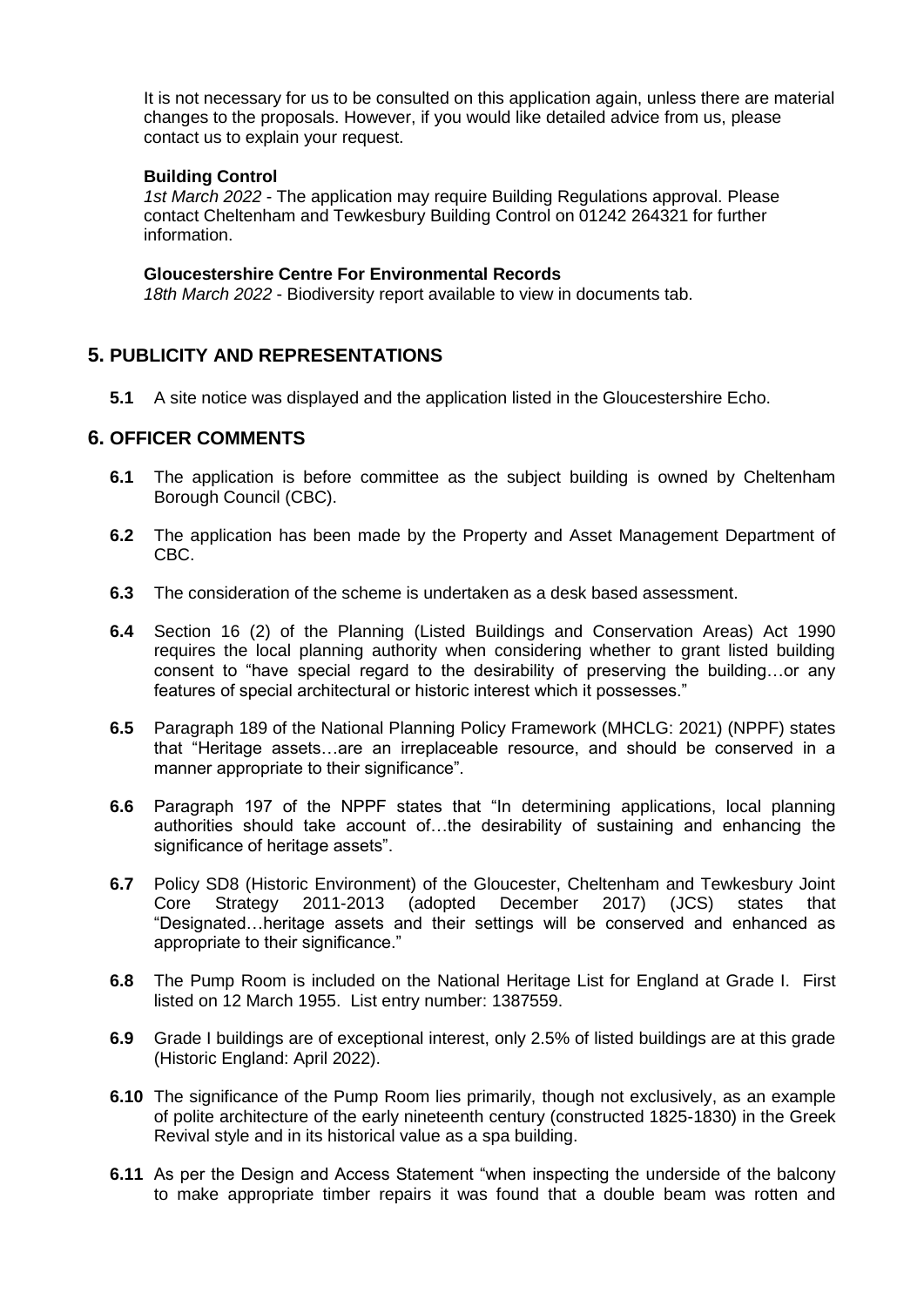defective at one end. The approved repair of splicing in timber would not be adequate to make the timber beam structurally sound. It is therefore proposed that a steel plate arrangement is used to secure the double...beam" (un-numbered, first page).

- **6.12** The proposed repair work will ensure the structural integrity of the roof in an appropriate manner that will not detract from the architectural or historic value of the building. Therefore its significance will be maintained.
- **6.13** The Gloucestershire Centre for Environmental Records (GCER) report (created: 15 March 2022) includes reference to various species of bat having been recorded in the vicinity of the proposal site. Given the nature of the works, it is recommended that a suitable informative outlining the legal duties with regard to protected species is added to any consent.

# **7. Public Sector Equalities Duty (PSED)**

- **7.1** As set out in the Equalities Act 2010, all public bodies, in discharging their functions must have "due regard" to this duty. There are three main aims:
	- Removing or minimising disadvantages suffered by people due to their protected characteristics;
	- Taking steps to meet the needs of people with certain protected characteristics where these are different from the needs of other people; and
	- Encouraging people with certain protected characteristics to participate in public life or in other activities where participation is disproportionately low.
- **7.2** Whilst there is no absolute requirement to fully remove any disadvantage, the duty is to have "regard to" and remove OR minimise disadvantage and in considering the merits of this application the planning authority has taken into consideration the requirements of the PSED.
- **7.3** In the context of the above PSED duties, this proposal is considered to be acceptable.

# **8. CONCLUSION/RECOMMENDATION**

8.1 The scheme will not detract from the significance of the listed building and therefore it is recommended that consent be given.

# **9. CONDITIONS / INFORMATIVES**

1 The listed building consent hereby granted shall be begun not later than the expiration of three years from the date of this decision.

Reason: To accord with the provisions of Section 18 of the Planning (Listed Buildings and Conservation Areas) Act 1990, as amended by Section 51 of the Planning and Compulsory Purchase Act 2004.

2 The listed building consent hereby granted shall be carried out in accordance with the approved plans listed in Schedule 1 of this decision notice.

Reason: For the avoidance of doubt and in the interests of proper planning.